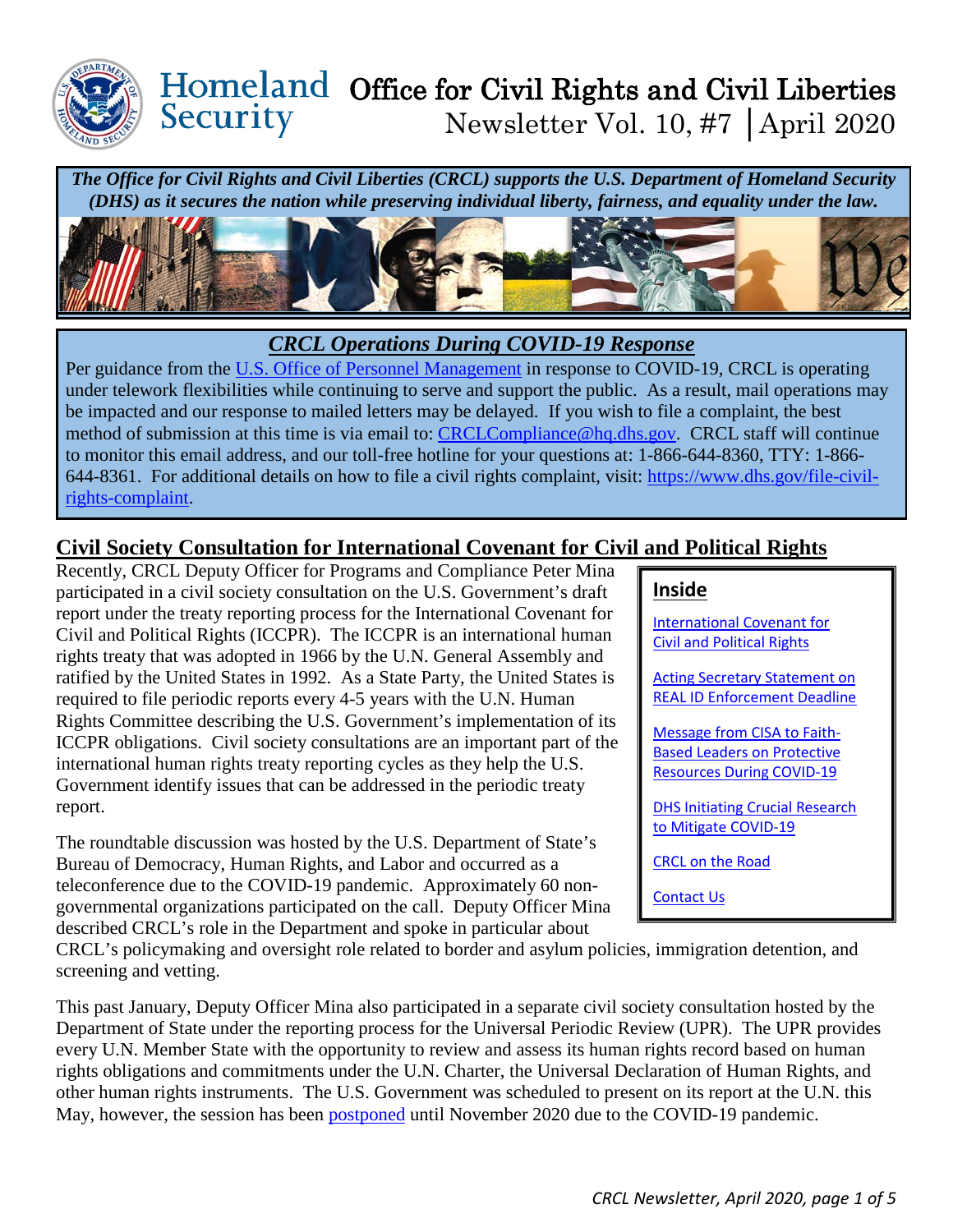### *DHS Announces \$10 Million in FY20 Funding Availability for Targeted Violence Terrorism Prevention Grant Programs*

DHS is making \$10 million available to help local communities more effectively combat terrorism and targeted violence across the United States. The \$10 million appropriated by Congress under the Fiscal Year 2020 Targeted Violence and Terrorism Prevention (TVTP) Grant Program will support the development of local prevention capabilities at a time when DHS is observing an uptick in online efforts for terrorism recruitment and radicalization from a variety of sectors. The application period will close on May 29, 2020. Applicants should consult the [Notice of Funding Opportunity](https://lnks.gd/l/eyJhbGciOiJIUzI1NiJ9.eyJidWxsZXRpbl9saW5rX2lkIjoxMDEsInVyaSI6ImJwMjpjbGljayIsImJ1bGxldGluX2lkIjoiMjAyMDA0MjEuMjA0MjU3MzEiLCJ1cmwiOiJodHRwczovL3d3dy5ncmFudHMuZ292L3dlYi9ncmFudHMvdmlldy1vcHBvcnR1bml0eS5odG1sP29wcElkPTMyNTg3NiJ9.6hjEYEjxIPZWZkA7PVBs0qSXEiu7zRFqYsFV-Bd7pOA/br/77650137138-l) for specific information about the process. For more information, please visit: [https://www.dhs.gov/tvtpgrants.](https://lnks.gd/l/eyJhbGciOiJIUzI1NiJ9.eyJidWxsZXRpbl9saW5rX2lkIjoxMDIsInVyaSI6ImJwMjpjbGljayIsImJ1bGxldGluX2lkIjoiMjAyMDA0MjEuMjA0MjU3MzEiLCJ1cmwiOiJodHRwczovL3d3dy5kaHMuZ292L3R2dHBncmFudHMifQ.0osl51Wrotvthj3iNvPnC0FONbA_W_7zb2AFHDVuSIM/br/77650137138-l)

### <span id="page-1-0"></span>**Acting Secretary Chad Wolf Statement on Delaying the REAL ID Enforcement Deadline**

"Due to circumstances resulting from the COVID-19 pandemic and the national emergency declaration, the Department of Homeland Security, as directed by President Donald J. Trump, is extending the REAL ID enforcement deadline beyond the current October 1, 2020 deadline. I have determined that states require a twelve-month delay and that the new deadline for REAL ID enforcement is October 1, 2021. DHS will publish a notice of the new deadline in the Federal Register in the coming days.

"The federal, state and local response to the spread of the Coronavirus here in the United States necessitates a delay in this deadline. Our state and local partners are working tirelessly with the Administration to flatten the curve and, therefore, we want to remove any impediments to response and recovery efforts. States across the country are temporarily closing or restricting access to DMVs. This action will preclude millions of people from applying for and receiving their REAL ID. Extending the deadline will also allow the Department to work with Congress to implement needed changes to expedite the issuance of REAL IDs once the current health crisis concludes.

"Protecting both the health and national security of the American people continues to be the top priority for the President of the United States and the Department of Homeland Security." *Read [FAQs](https://www.dhs.gov/real-id-frequently-asked-questions) on the REAL ID, [translated into multiple languages.](https://www.dhs.gov/publication/real-id-frequently-asked-questions-translations)* 

*Be Like Mike:* If you've been to an area with current travel restrictions due to the coronavirus pandemic, you can still come home anytime. You'll just follow these guidelines (click on the image to view the video).





# *Thank a Truck Driver and a CBP Officer:*

Are your grocery store shelves full? Thank a truck driver and a CBP officer! In just a week of restrictions, CBP reported a 13 percent increase in commercial traffic across our borders, while travel plummeted. DHS is keeping our vital supply chain open (click on the image to view the video).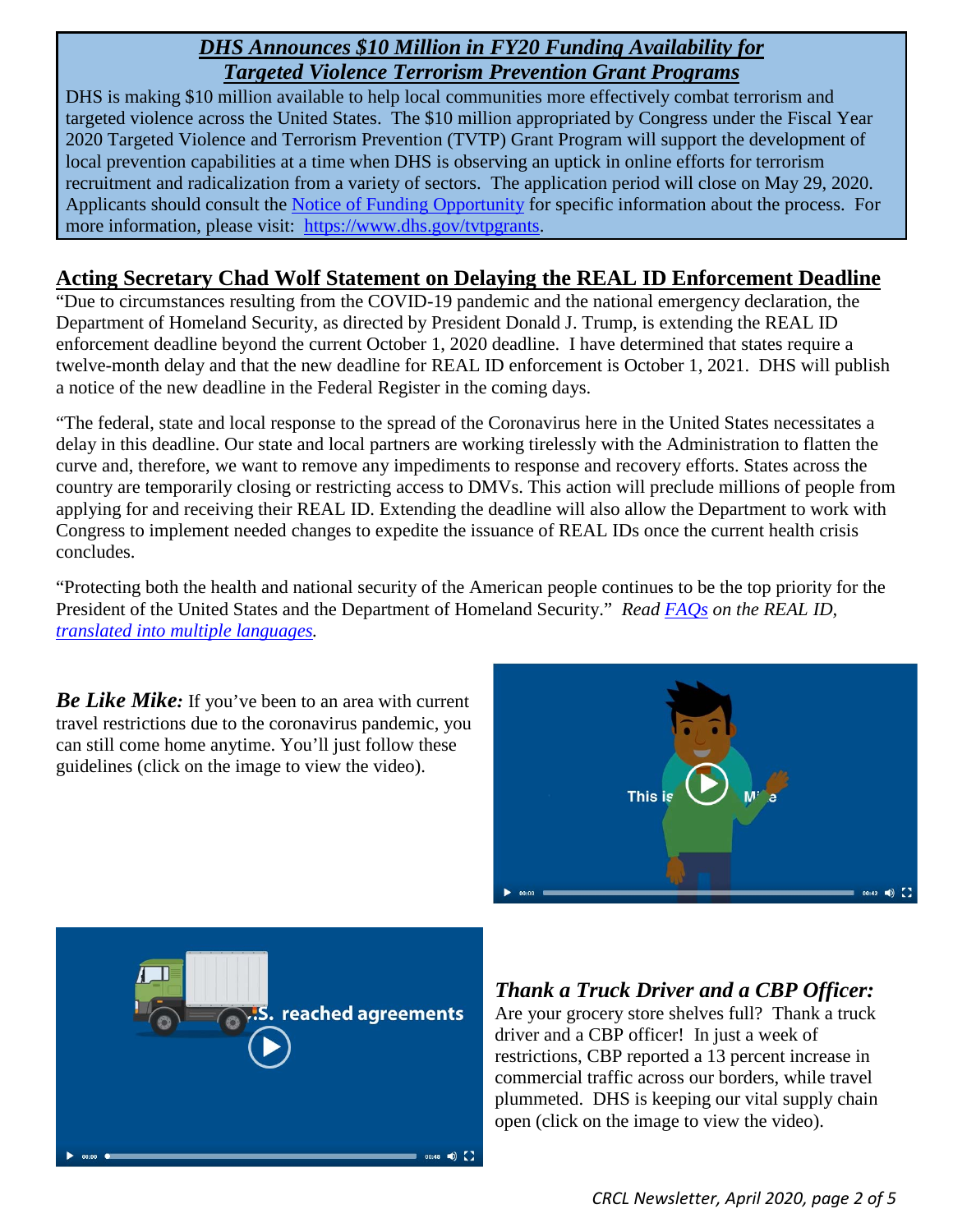## *Acting Secretary Chad Wolf Statement on Non-Essential Travel*

"In close collaboration, the US, Mexico, and Canada have each agreed to extend restrictions on non-essential travel across their shared borders for 30 additional days. As President Trump stated last week, border control, travel restrictions and other limitations remain critical to slowing the spread and allowing the phased opening of the country."

#### <span id="page-2-0"></span>**Message from CISA to Faith-Based Leaders on Protective Resources During COVID-19**

Dear Members of the Faith-Based Community:

The ongoing coronavirus (COVID-19) pandemic has temporarily altered our daily activities. People are rightly practicing social distancing to limit community spread, in line with the President's Coronavirus Guidelines for America.



Many houses of worship have also suspended or significantly reduced services to avoid mass gatherings. Although many people undoubtedly continue to practice their faith, including through remote services and prayer, most are inevitably eager to return to normalcy and join their fellow congregants in practicing their faiths. The American people are resilient, and we will achieve this goal soon.

When you begin efforts to reconstitute services and welcome congregants back into your houses of worship, please also review your security plans and ensure procedures are in place to protect your facilities and visitors. Although there are no imminent or credible threats at this time, there has been an increase in online hate speech intended to encourage violence or use the ongoing situation as an excuse to spread hatred.

Additionally, stressors caused by the pandemic may contribute to an individual's decision to commit an attack or influence their target of choice. Again, we have no information to suggest such attacks are imminent or even likely, instead we are looking to provide you with useful information for planning for restoration of normal operations, whenever that may be.

As I mentioned in my February 2019 letter to the Faith-Based Community, the Cybersecurity and Infrastructure Security Agency (CISA) within the U.S. Department of Homeland Security is committed to supporting your efforts to maintain safe and secure houses of worship and related facilities while sustaining an open and welcoming environment. In partnership with entities such as the DHS Center for Faith and Opportunity Initiatives and the Faith-Based Information Sharing and Analysis Organization, we provide resources that assist in securing physical and cyber infrastructure.

Through CISA's Hometown Security program [\(https://www.cisa.gov/hometown-security\)](https://www.cisa.gov/hometown-security), a multitude of resources are available to support risk mitigation decision-making. These resources include training, tools, exercises, and other materials focused on a wide range of threats (e.g., bombing, active shooter, vehicle ramming, etc.) and other resources relating to behavioral indicator detection. Also, CISA has a nationwide presence with our field personnel, including Protective Security Advisors, that can help you enhance your security through assessments, exercises, training, and other efforts. To find about more about your regional CISA team, please contact [CISAServiceDesk@cisa.dhs.gov.](mailto:CISAServiceDesk@cisa.dhs.gov)

Thank you again for everything you do to champion the American people's Constitutional First Amendment rights, as well as your leadership in keeping our houses of worship safe and secure. You have a committed partner in DHS who is steadfast in ensuring you have the resources to enhance your security programs.

Sincerely, Brian Harrell, Assistant Director for Infrastructure Security Cybersecurity and Infrastructure Security Agency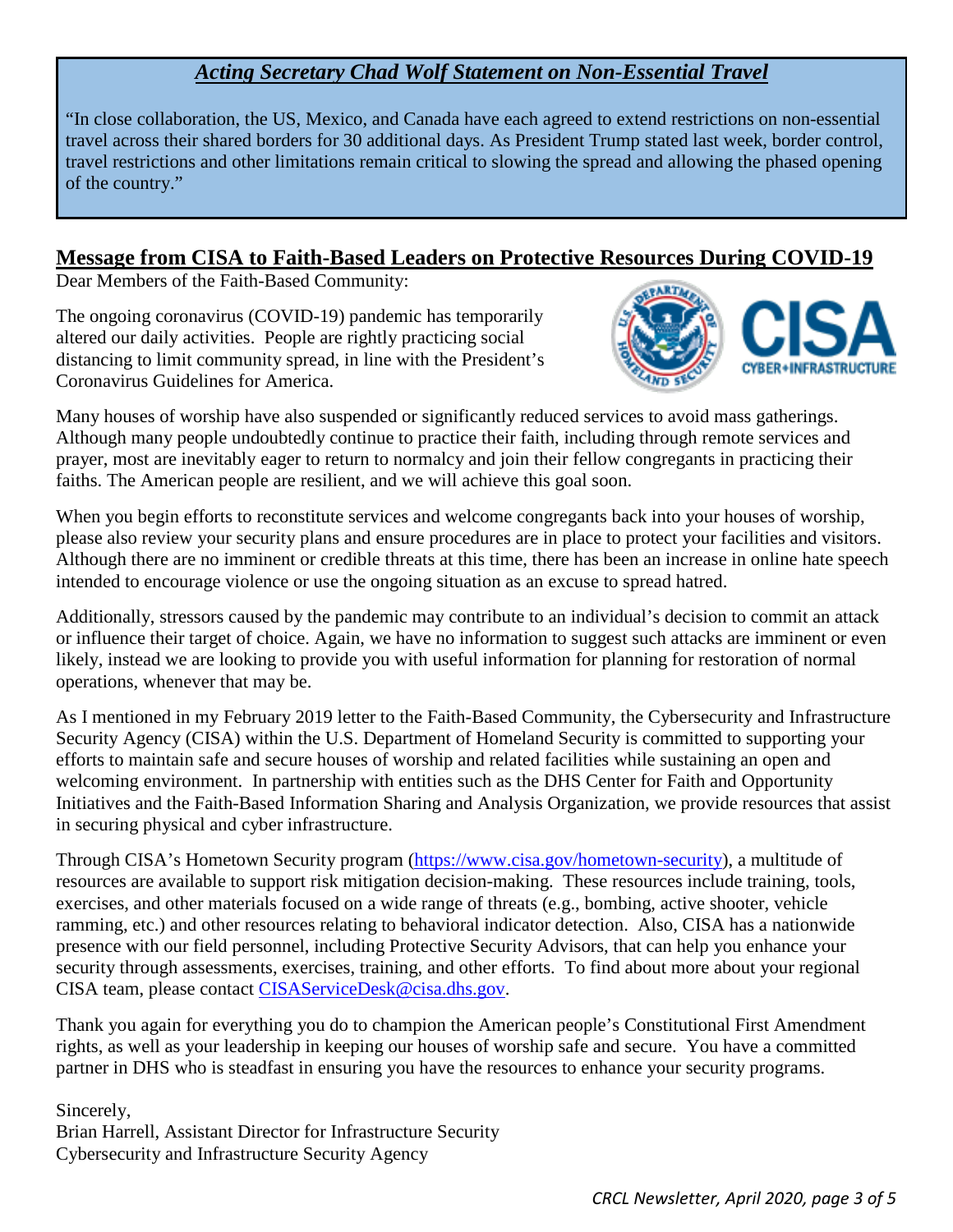# *Accessible COVID-19 Resources and Materials*

The Centers for Disease Control and Prevention (CDC) provides helpful resources to assist individuals in [protecting themselves,](https://www.cdc.gov/coronavirus/2019-ncov/communication/index.html) which include:

- a series of fact sheets, posters, and other aids available in multiple languages: <https://www.cdc.gov/coronavirus/2019-ncov/communication/factsheets.html>
- a [playlist of videos available in American Sign Language](https://www.youtube.com/playlist?list=PLvrp9iOILTQatwnqm61jqFrsfUB4RKh6J) (ASL):
	- o 10 Things You Can Do to Manage COVID-19 at Home
	- o Symptoms of Coronavirus 2019
	- o COVID-19 Prevention Tips in ASL
	- o What Older Adults Need to Know About COVID-19
	- o What is My Risk for COVID-19

## <span id="page-3-0"></span>**Among Other Activities, DHS Initiating Crucial Research to Mitigate COVID-19**

The Department of Homeland Security (DHS) Science and Technology Directorate (S&T) is conducting ongoing research that will help scientists better understand the coronavirus that causes the disease known as COVID-19, and methods to prevent its spread. In the Trump Administration's whole of government effort, this work is being done at the [National Biodefense Analysis and Countermeasures Center](http://www.dhs.gov/science-and-technology/national-biodefense-analysis-and-countermeasures-center) (NBACC) laboratory in cooperation with the DHS Countering Weapons of Mass Destruction Office. As results become available, NBACC will provide updates on their findings to DHS and response agencies, especially those that may immediately impact efforts to mitigate transmission.

"With this critical research, we are advancing the country's top priority in helping to stop the spread of COVID-19," said William N. Bryan, DHS Senior Official Performing the Duties of the Under Secretary for Science and Technology. "This will help us understand many of the factors that influence the persistence of the virus on surfaces or in the air, and what methods are most effective for disinfecting potentially contaminated surfaces."

There is currently only limited information available about the virus, so researchers at the NBACC are working very aggressively to answer the many questions experts have about its survivability and transmission. Using the lab's unique capabilities, the researchers are evaluating the impact of a range of conditions, like temperature and humidity, to determine the virus's survivability in the air, in respiratory fluids and on various types of surfaces.

The results of this work will provide essential information to protect those responding to the COVID-19 pandemic, including first responders and health care providers, as well as provide best practices for individuals to reduce potential for contamination. A disinfectant study will also provide information on the most effective materials to clean surfaces to rid them of the virus.

NBACC has a unique combination of capabilities in Virology and Aerobiology that operate together at high biocontainment levels, and its aerosol scientists can develop unique solutions to address complex questions, such as those posed during the COVID-19 situation. NBACC's established ability to evaluate the stability of viruses and the effectiveness of decontamination methods previously enabled it to provide actionable information in mitigating spread of the [Ebola](https://wwwnc.cdc.gov/eid/article/24/1/17-0504_article) virus.

NBACC was established specifically to conduct research for responses to biological events, to characterize emerging or novel biothreats, and develop response tools and information that enables effective responses and mitigation techniques to stem the impact of such events.